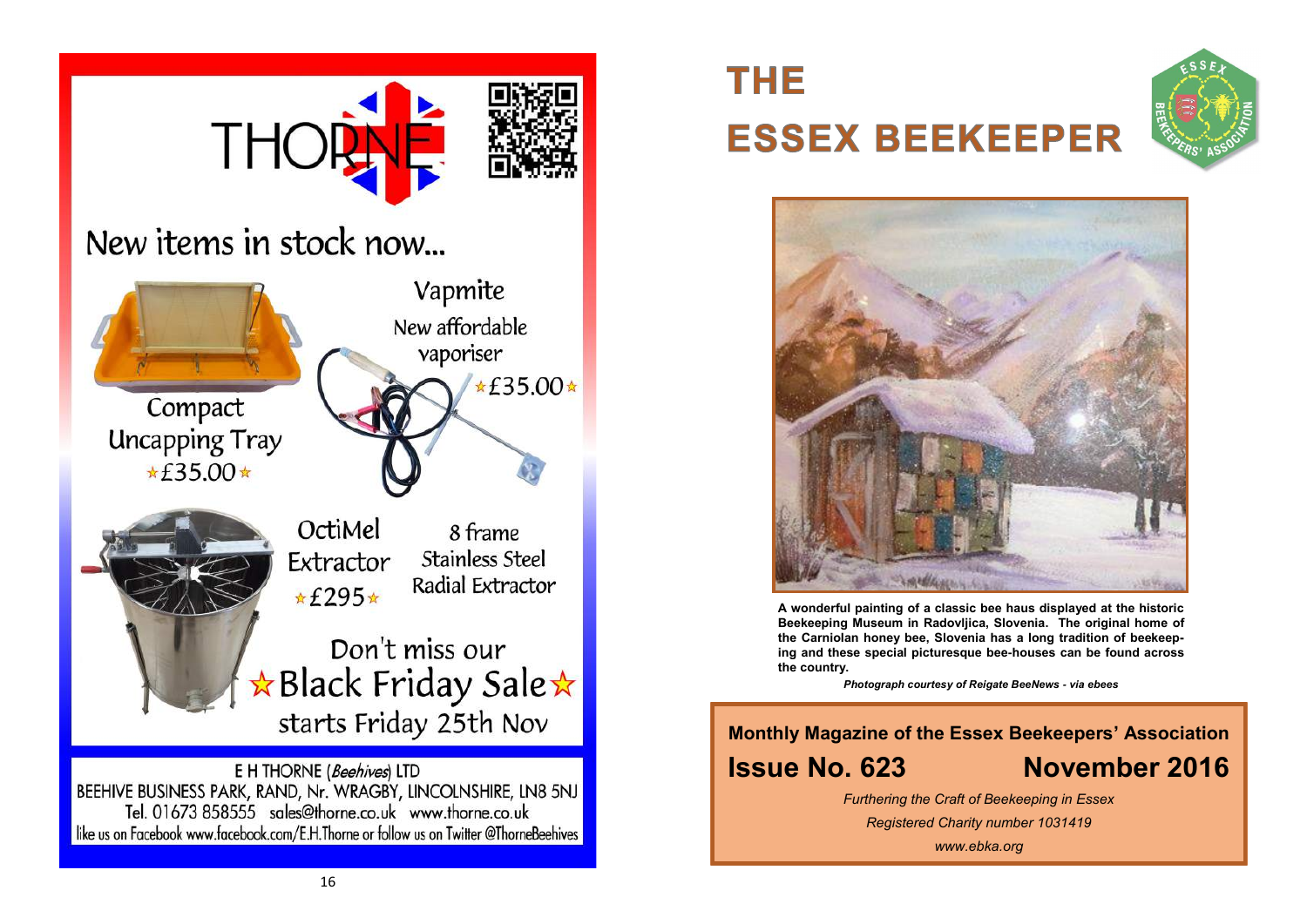## **EBKA Divisional Meetings**

## **Diary dates for November & December 2016**

| 3 Nov  | Thursday<br>8.00pm               | Romford                | 'Mead Making' - Mike Barke. Chadwick Hall, Main Road,<br>Gidea Park RM2 5EL                                                                                              |
|--------|----------------------------------|------------------------|--------------------------------------------------------------------------------------------------------------------------------------------------------------------------|
| 5 Nov  | Saturday<br>$9.30am -$<br>4.30pm | County<br>Event        | Annual Conference - Barking & Dagenham College,<br>Dagenham Road, Romford, RM7 0XU                                                                                       |
| 16 Nov | Wednesday<br>7.30pm              | Dengie 100<br>& Maldon | Members Meeting - The Oakhouse, High Street, Maldon<br>CM9 5PF                                                                                                           |
| 21 Nov | Monday<br>7.30pm                 | <b>Chelmsford</b>      | 'Inventions'.<br>Demonstrate your 'really good tool or<br>invention'. Also a bring and buy sale. The Link, Trinity<br>Methodist Church, Rainsford Rd, Chelmsford CM1 2XB |
| 22 Nov | Tuesday<br>7.30pm                | Saffron<br>Walden      | 'African Adventures' Richard Ridler. Sewards End Village<br>Hall CB10 2LG                                                                                                |
| 23 Nov | Wednesday<br>7.30pm              | Southend<br>-on-Sea    | AGM. WI Hall, Bellingham Lane, Rayleigh SS6 7ED                                                                                                                          |
| 24 Nov | Thursday                         | Colchester             | Langham Community Centre, School Road, Colchester CO4<br>5PA                                                                                                             |
| 25 Nov | Friday<br>8.00pm                 | <b>Braintree</b>       | 'Bees Abroad' - Richard Ridler.<br>Constitutional Club.<br><b>Braintree CM7 1TY</b>                                                                                      |
|        |                                  |                        |                                                                                                                                                                          |
| 1 Dec  | Thursday<br>8.00pm               | Romford                | 'Christmas Social' - Chadwick Hall, Main Road, Gidea Park<br><b>RM2 5EL</b>                                                                                              |
| 12 Dec | Monday<br>7.30pm                 | Chelmsford             | 'Bee Social' - including a quiz. Nibbles will be provided. The<br>Link, Trinity Methodist Church, Rainsford Rd, Chelmsford<br>CM1 2XB                                    |
| 16 Dec | Friday<br>8.00pm                 | <b>Braintree</b>       | Christmas Social - bring nibbles.<br>Constitutional Club,<br>Braintree CM7 1TY                                                                                           |
| 21 Dec | Wednesday<br>7.30pm              | Dengie 100<br>& Maldon | Christmas Soiree - The Oakhouse, High Street, Maldon<br>CM9 5PF                                                                                                          |

#### **GOOD NEWS FOR MEMBERS**

**In the years 2015 and 2016 BBKA Capitation Rates increased at the rate of £1.00 a year. EBKA absorbed these increases by reducing the charge for EBKA Capitation. The current representation system triumphed when our delegates at the BBKA Annual Delegates' Meeting rejected a proposed further increase in BBKA capitation.** 

**So the good news is the annual membership will remain the same for 2017.**

**Bob Manning - County Treasurer**

## **Who's who and how to contact them**

**President of EBKA** Pat Allen Hon CLM

#### **Trustees:**

| Chairman: Ian Nichols       | 17 Dyers Hall Road, Leytonstone, London E11 4AD   | email ian@iannichols.demon.co.uk tel. 0208 558 4733 / 07980 299 638 |
|-----------------------------|---------------------------------------------------|---------------------------------------------------------------------|
| Secretary: Michael Webb     | 19 Ingrebourne Gardens, Upminster, Essex RM14 1BQ | email qsecebka@virqinmedia.com tel. 01708 250 606 / 07712 490 511   |
| Treasurer: Bob Manning      | 12, Moorland Close, Collier Row, RM5 2AB          |                                                                     |
|                             |                                                   | tel: 01708 760 770<br>email treasurer@ebka.org                      |
| <b>Divisional Trustees:</b> |                                                   |                                                                     |
| <b>Braintree</b>            | <b>Stuart Mitson</b>                              | stuart.mitson@btinternet.com                                        |
| Chelmsford                  | Peter Aldridge                                    | phaldridge@btinternet.com                                           |
| Colchester                  | <b>Tom Geddes</b>                                 | tom.geddes@btinternet.com                                           |
| Dengie Hundred & Maldon     | Mark Hallows                                      | trustee@dmbka.org.uk                                                |
| <b>Epping Forest</b>        | <b>Mark Chambers</b>                              | markachambers13@gmail.com                                           |
| Harlow                      | <b>Martin Cavalier</b>                            | cavalier@btinternet.com                                             |
| Romford                     | <b>Paul Wiltshire</b>                             | paul.g.wiltshire@btinternet.com                                     |
| Saffron Walden              | Richard Ridler                                    | richard.ridler@uwclub.net                                           |
| Southend                    | Marquerita Wilson                                 | philandritawilson@sky.com                                           |

#### **Divisional Contacts:**

**Braintree**: Jan French 07725 166 609 **Chelmsford**: Brian Spencer 01245 490 843 **Colchester**: Morag Chase 01206 522 576 **D.H. & Maldon**: Kate Tuerena 07801 984 446 **Harlow**: Nick Holmes 07730 735 752 **Epping Forest**: Robin Harman 07971 237 312 **Romford:** Pat Allen 01708 220 897 **Saffron Walden**: Vanessa Wilkinson 01799 542 337 **Southend: Chad Colby-Blake 01702 302 209** 

**EBKA Education Contact:** Jane Ridler Old Barn House, 36 Walden Road, Sewards End, Saffron Walden, Essex CB10 2LF 01799 218 023 jane.ridler@uwclub.net

**EBKA Examinations Secretary:** Pat Allen , 8 Franks Cottages, St Mary's Lane, Upminster,

Essex RM14 3NU 01708 220 897 pat.allen@btconnect.com

Marguerita Wilson philandritawilson@sky.com

#### *The Essex Beekeeper* **Magazine:**

| Editor:<br>Advertising:<br><b>Mailing Secretary: Mary Heyes</b> | Jean Smye,<br>Jean Smye                                                               | email:<br>email:<br>email: | ml.heyes@virgin.net | jsmye@sky.com tel. 07731 856 361<br>jsmye@sky.com tel. 07731 856 361 |
|-----------------------------------------------------------------|---------------------------------------------------------------------------------------|----------------------------|---------------------|----------------------------------------------------------------------|
|                                                                 | Printed by Streamset, 12 Rose Way, Purdeys Industrial Estate, Rochford, Essex SS4 1LY |                            |                     |                                                                      |

 **Web site**: Nick Holmes email: webmaster@essexbeekeepers.com

#### **Regional Bee Inspectors for EBKA Region:**

Epping Forest and Romford Divisions (excluding Brentwood):

| Julian Parker        | julian.parker@fera.gsi.gov.uk             | tel. 07775 119 469                  |
|----------------------|-------------------------------------------|-------------------------------------|
| All other Divisions: |                                           |                                     |
|                      | Keith Morgan keith morgan@fera.gsi.gov.uk | tel. 01485 520 838 or 07919 004 215 |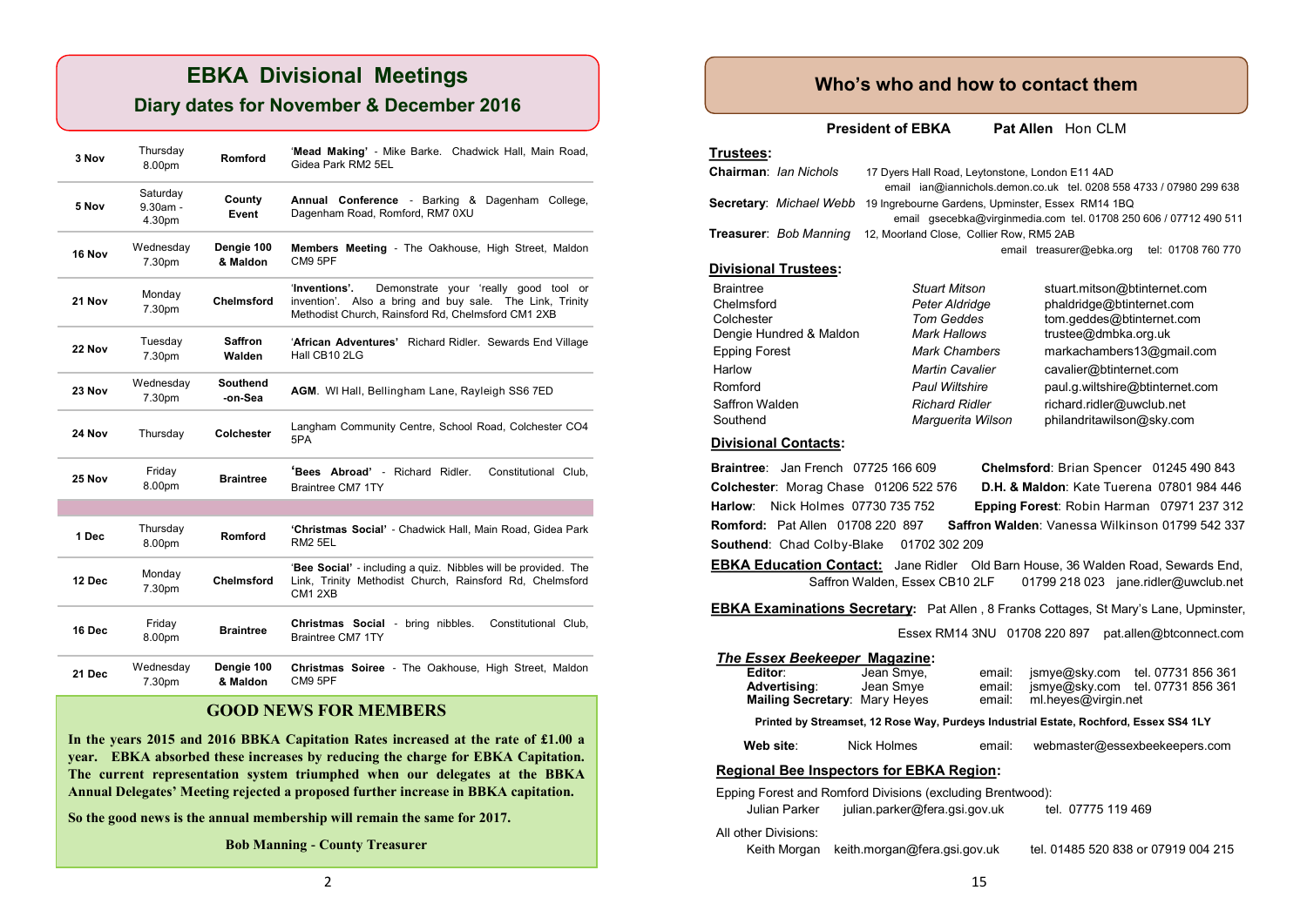So far the 'hate' part of the relationship seems to be winning, but ivy flowers are so attractive to bees and other insects, that it is impossible to not love it. You only have to watch a busy hive in autumn bringing in load after load of yellow ivy pollen to realise the value of this plant to the beekeeper. The flowers are produced in clusters called umbels, at the ends of the stems and are pale coloured, greenish structures. The ovary which forms a small mound in the middle of the flower becomes covered with nectar that is therefore accessible to all visiting insects and it is common to see late butterflies, wasps and many species of flies, feeding on patches of ivy on sunny days. The nectar is very rich in sugar, so much so that it frequently dries up on the flower leaving a dry sugary residue. It also granulates very quickly when bees carry it home, but it is reputed to have a pleasant flavour and is the last, often very important, honey produced in the year.

Both the nectar and the pollen provide important sources of food for the colonies as they prepare for winter, although the stored honey granulates very rapidly in the combs.

There are two footnotes to the story of ivy. One is the appearance of a little solitary bee, *Colletes hederae*, from the Continent in 2001, first recorded in Dorset. (see previous article on page 12)

The second is the holly blue butterfly which, despite its name, uses ivy as its food plant for its second brood of larvae. (The first brood feed inside holly buds but clearly these are not available later in the year.) The larvae develop inside the buds of the ivy flowers and the pretty little butterflies can often be seen flying around ivy-covered trees. There are some species of moth larvae that also feed on ivy leaves.



**Ivy flowers provide an abundance of late nectar and pollen** Photo: Celia Davis

Once the flowers of ivy have vanished they are replaced by purple/black fruits and these are eaten avidly by many birds, particularly the wintervisiting thrushes such as Fieldfares and Redwings, so on balance, the ivy is really a tremendously valuable plant for wildlife in general, but I still prefer to keep it under control in my garden.

#### **Notes from the Central Executive Committee (CEC)** Meeting on 29 September 2016

Items taken at the above meeting included:

#### **EBKA Propositions for the BBKA Annual Delegates' Meeting (ADM) 14 January 2017**

The CEC was concerned with an article in the September edition of the BBKA News recommending that the BBKA moves towards a **system of one member one vote** rather than through the current method of Associations sending their Delegate to the ADM to vote on their behalf.

The CEC would like the future shape of the BBKA to work for its membership by improving governance and financial controls. The EBKA are calling for a working party to be established to achieve these goals. **The two EBKA propositions are set out on page 4 in this magazine**. Pádraig Floyd, our BBKA Delegate, having sought the agreement of the CEC, is arranging for a seconder for these propositions which it is planned would be taken at the 2017 BBKA ADM.

#### **2017 Essex Honey Show**

Many of you will have been made aware from press coverage that the Essex Country Show held annually at Barleylands in September will no longer take place. The CEC were made aware that the Show Committee are to look for an alternative venue next year to stage our annual Honey Show.

#### **Dates in 2017 of EBKA County wide events**

Please make a diary note of the following events are being arranged for members to attend:-

| Saturday 18 March at 2pm   | <b>EBKA AGM</b> to be held at Writtle College,<br>Chelmsford                                                                                                                      |
|----------------------------|-----------------------------------------------------------------------------------------------------------------------------------------------------------------------------------|
| Sunday 2 April at 2pm      | The annual Ted Hooper Memorial Lecture at<br>Marks Hall, Coggeshall. The speaker<br>arranged so far is Professor Dave Goulson,<br>founder of the Bumblebee Conservation<br>Trust. |
| <b>Saturday 21 October</b> | The <b>EBKA Annual Conference</b> to be held at<br>the Holiday Inn, Colchester.                                                                                                   |

*Feedback on any matter discussed by CEC is welcomed and should be directed to your Divisional Trustee (contact details on inside back page).*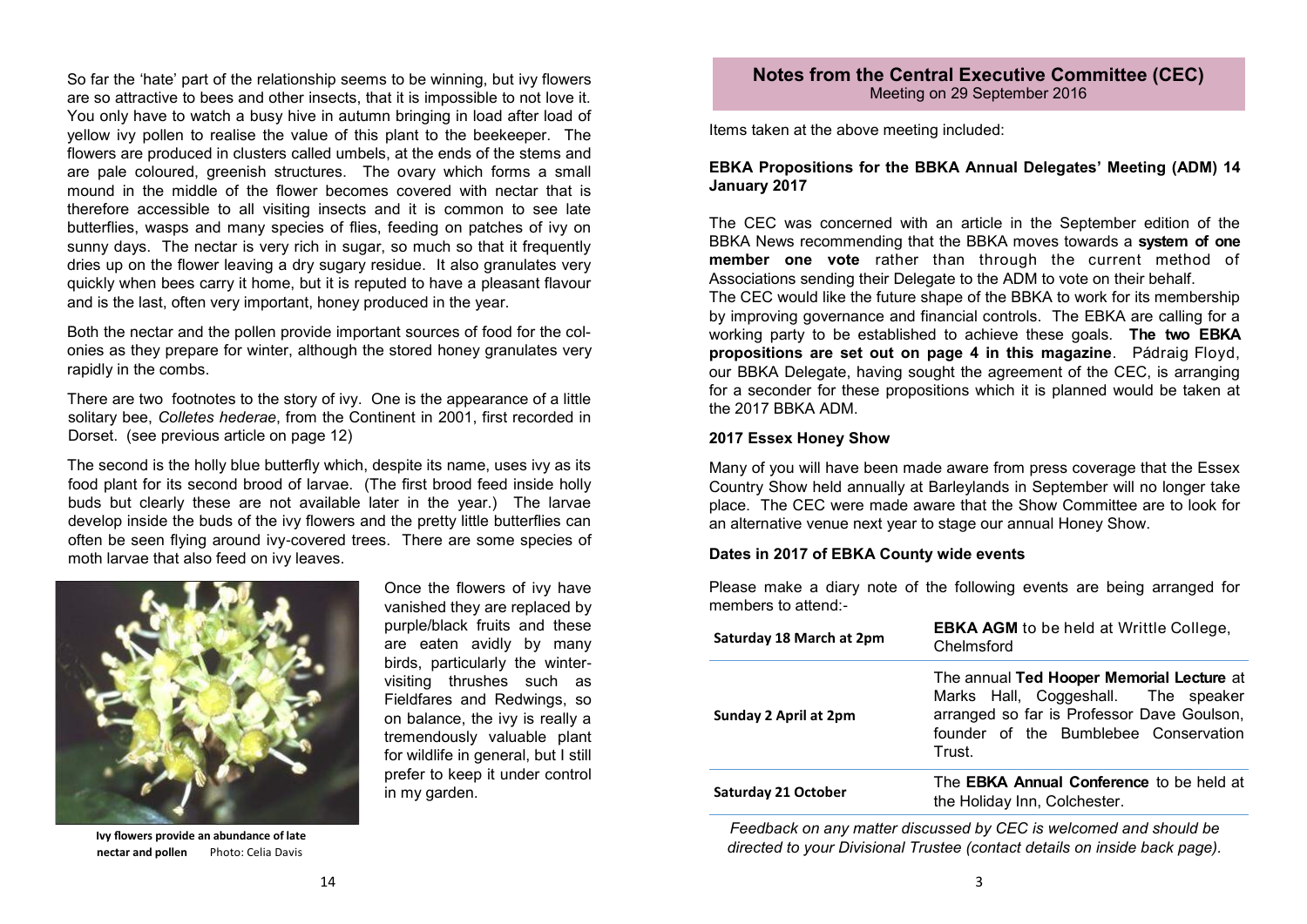### **EBKA proposition 2016/01**

**Proposition: That the so-called "one member one vote" proposition presented in the 2015 survey be rejected as inappropriate and potentially dangerous as a means of member representation.** 

**Supporting notes** Most BBKA members have little interest in becoming involved in its administration, expecting it to be a well-managed operation providing guidance and support and addressing environmental issues.

The 2015 survey more than adequately proved this point. Though members were repeatedly encouraged to vote, fewer than 3% responded and they tended to be those already highly engaged at a local, regional and/or national level.

Many AAMs (if not all) already operate a one member, one vote system. All members may vote at local meetings/AGMs and have their views represented at a higher level. The proposed system would impose an unrepresentative and dangerous framework that would reduce member representation and place the power within the hands of the few who engage with the formal process.

**~~~~~~~~~~~~~~~~~~~~~~~~~~~~~**

#### **Costs: n/a**

#### **EBKA proposition 2016/02**

**Proposition**: **EBKA welcomes the efforts to improve governance and financial controls, but is disappointed that EC has not indicated how it would like to shape the BBKA for the future. To deliver a more open, efficient and effective organisation to meet the needs of its membership and to continue BBKA's important work in society, a working party should be established to inform the reappraisal and reorganisation of BBKA. Its remit would be to develop a clear understanding of BBKA's goals and to propose a viable and cost-effective structure to support that organisation.** 

**Supporting notes** The working party should be comprised of all key stakeholder groups, including EC, trustees, associations, other appropriate member groups and staff. It should:

- appraise all operational, administrative and constitutional areas no sacred cows.
- propose a more clearly defined and functionally structured BBKA management team
- encourage suggestions from the broad membership base
- report within six months



## **CREEPERS and CLIMBERS - Araliaceae Celia F. Davis Extract from an article in** *Warwickshire Beekeeper*

This family is in sharp contrast to some of the others that have featured this year, as it contains so few species in only three genera: *Hedera, Fatsia and Aralia.* The last two are of only passing interest to us as beekeepers but *Hedera* contains the ivies, which are of immense importance to honey bees and other insects. There are a number of species, subspecies and cultivated varieties of ivy, but the common ivy (*Hedera helix*) is the one we are concerned with here

I have a love/hate relationship with ivy. In the last few years it seems to have taken off in a big way and is now found festooning trees everywhere, climbing over buildings and even growing out into grassy areas. It is extremely difficult to remove, although a certain grim pleasure can be had pulling the trailing stems and seeing how long you can get them before they break. Otherwise I find myself using finger nails to prise them from the tree trunks and other places where they are not wanted.

Ivy has two forms of stem; creeping and flowering. The creeping stems wander over the ground searching for somewhere to climb. Their leaves are smoother and not the characteristic shape of the leaves on the climbing stems and the creeping stems may form a mat on the ground. Once the creeping stem has found somewhere to climb, it begins its upward trek. It may be a wall, tree, fence, anything that it can fasten onto with its little roots, which occur all along the stems and which make it very difficult to remove them from the support. These roots do not obtain any food from the support, so ivy cannot be classed as a parasite, but the roots just act as anchors, enabling the stems to reach great heights. The leaves then change to the characteristic three-lobed ivy shape and the flowers appear on the tips of these climbing stems.

Although the books say they need sun to flower, I have seen plenty of ivy that flowers quite well in the shade. Trees can become quite inundated with ivy causing them to be too heavy and reducing dramatically the amount of light reaching their leaves. Smaller trees can sometimes snap off from the weight, particularly after heavy rain or high winds. This is all made worse by the fact that ivy is evergreen. However, this luxuriant growth provides nesting sites for small birds and a home for many insects, particularly in the overwintering stage of their life-cycles.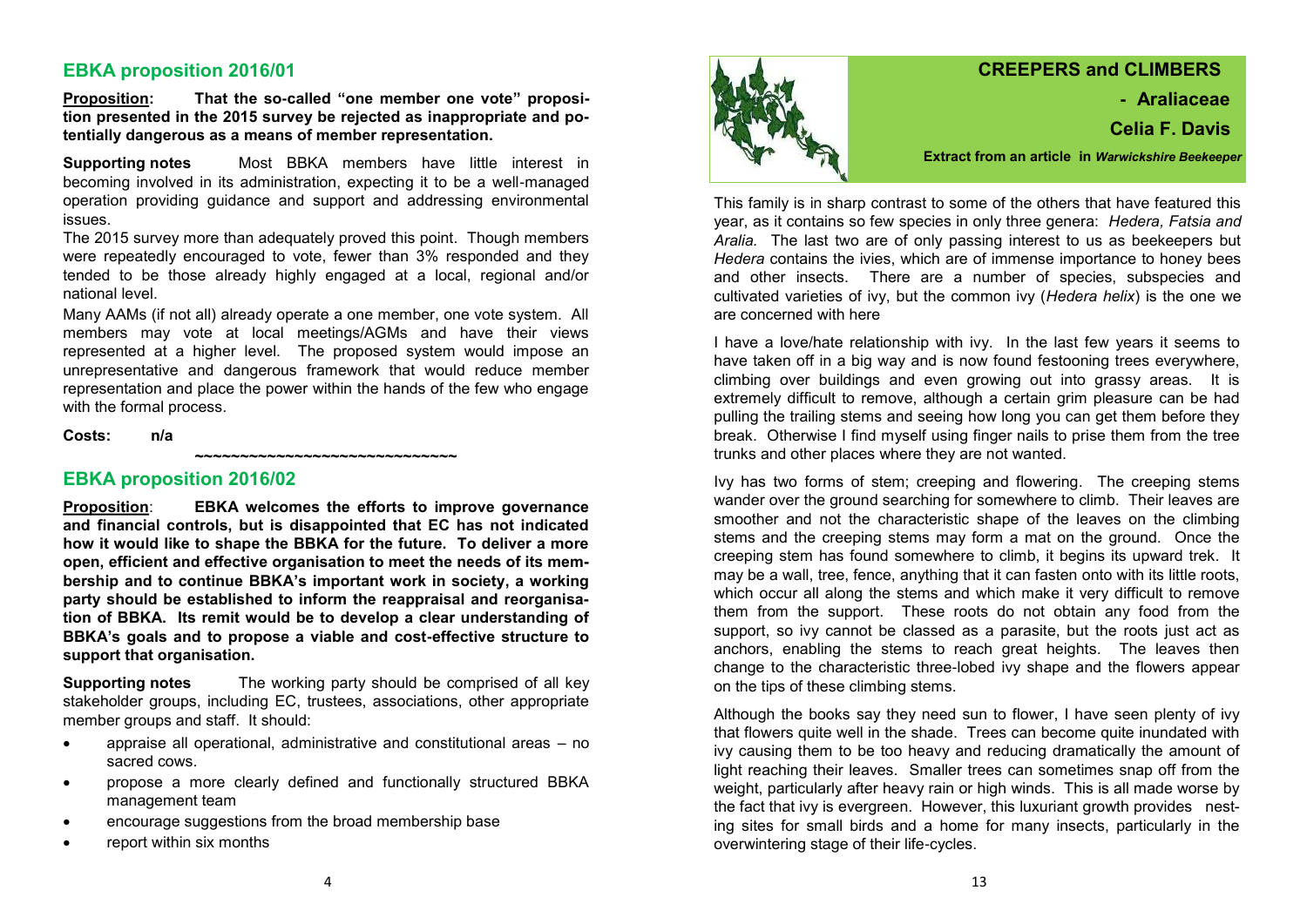

# **IVY BEES**

**The Bees, Wasps and Ants Recording Scheme (BWARS) is monitoring the spread of the ivy bee and needs your recordings.** 

**Ivy bees** (*Colletes hederae*) were first seen in the British Isles in Dorset in 2001, having arrived from continental Europe. They feed exclusively on the nectar of ivy flowers and consequently emerge in mid or late September to take advantage of the flowering season of the ivy and are on the wing until early November.

They are the last solitary bees to emerge and because there are so few other bees around at this time of year, are relatively easy to identify.

seen together on ivy flowers, writhing mass, or mating ball. particularly if there is a nest site nearby. They are now locally common in southern England and are spreading north and west into the Midlands and Wales.

Unlike honeybees, the ivy bee is solitary. After mating, the female digs a burrow in loose earth or sand and creates underground chambers. She lays several eggs which she supplies with pollen as food for the larvae when they hatch. She dies after a few weeks but the larvae pupate, staying underground and emerging as adults the following autumn.

They look like small honeybees with to emerge before ambushing them. orange striped abdomens and a Many males may attempt to mate furry ginger thorax. Several may be with a single female, forming a Tens or even hundreds of females nest close together in colonies, usually on sandy banks. The male bees wait by the burrows for females

> *Photograph: BWARS/Penny Frith*  **Adapted from:**

**http://www.bbc.co.uk/earth/ story /20141001-new-bee-on-the-block via** *ebees*

**Costs** Initial cost of £1,500 to form working parties and offer minimal admin support. Meetings should be conducted remotely via email, video calls, conference calls wherever possible to keep costs low, but to also encourage more regular interaction.

**~~~~~~~~~~~~~~~~~~~~~~~~~~~~~~~~~**

**County Honey Show 2016** 

*Report by Jim McNeill & Jean Smye*

This years show went off very well. We had much praise from the public who said that there was a great atmosphere. The marquee looked good and the Bee Gardens added so much to the welcoming look. We were even told that our marquee was the best on site.

We had 57 exhibitors putting in 335 exhibits. We had 5 gardens, the most we have had for years Well done to you all.

We were fortunate to have the benefit of 3 judges this year so it helped with the time it took to judge it all. We will sadly be saying goodbye to Martin Buckle who is now retiring and ours was his last show.

The Blue Ribbon went to Paul Abbott (Southend) with the Novice Prize to Valere Jepps (Harlow). Harlow won the President's Cup for most points.

Also this year, the numbers of helpers far exceeded expectations. Thank you so much, you wonderful people. Thanks to Pauline Tidmas - the rota worked a treat.

*Committee Changes*:

Vi Taylor is taking a step back and being understudied by Jan French.

Jean Smye agreed to stand as chair for one year and is standing down (having, prior to Jim McNeill, been show secretary for 12 years) and the role is being taken by Michael Webb.

Jim McNeill is also standing down (again, having been in the post for 12 years) and, subject to AGM approval as the post of Show Secretary is a County appointment, Pauline Tidmas will take the role.

We will also need a new venue, as Barleylands will no longer be holding their annual show .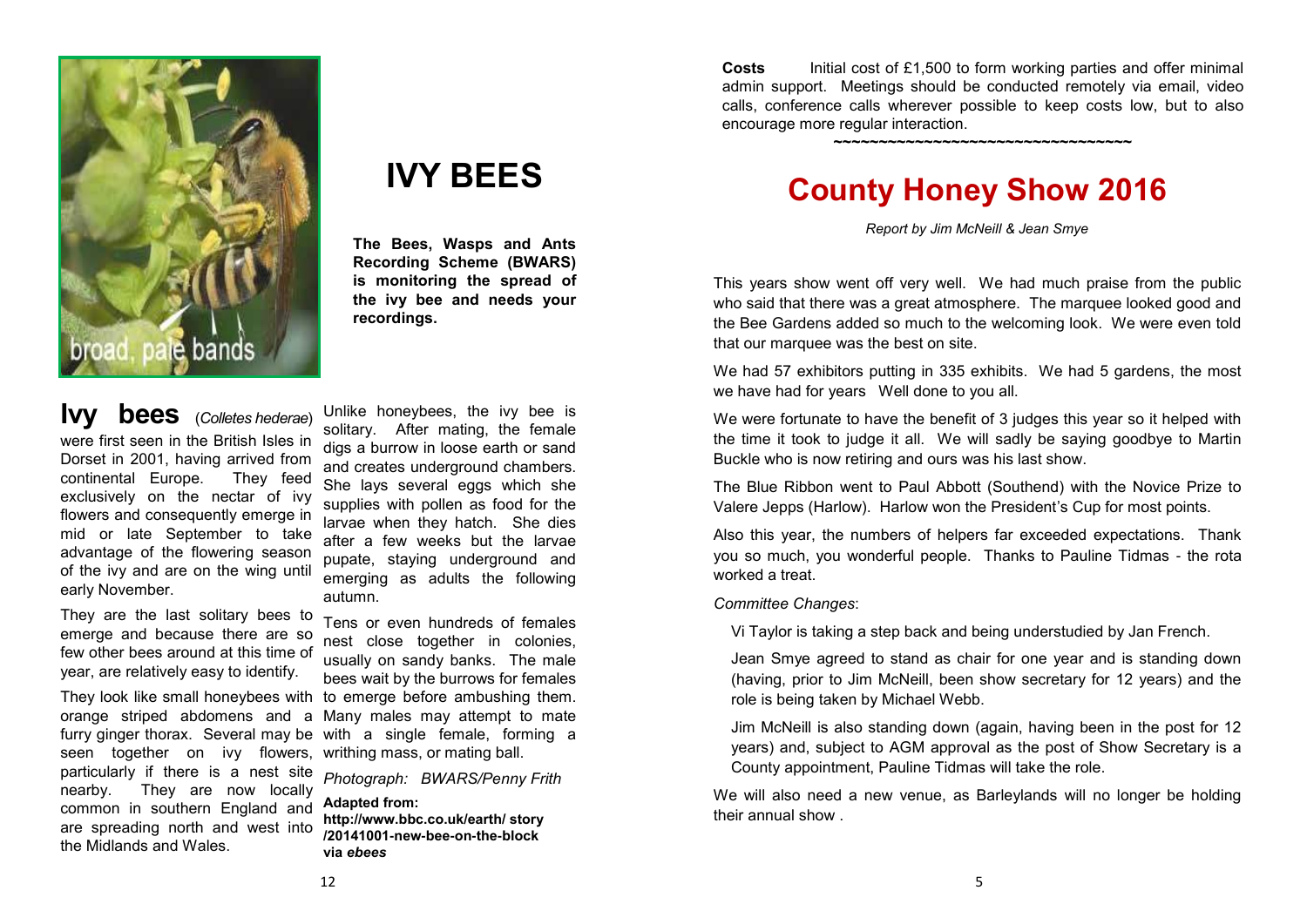## 2016 EBKA ANNUAL HONEY SHOW RESULTS

| Class 1            | <b>Section of Comb Honey</b>   |                |
|--------------------|--------------------------------|----------------|
| 1st                | P. F. Abbott                   |                |
| 2nd                | A. Stark                       |                |
| <b>Class 2</b>     | 1 jar Clear Honey Gift         |                |
| 1st                | V.M. Taylor                    | <b>Class 6</b> |
| 2 <sub>nd</sub>    | P.E.G. Tidmas                  | 1st            |
| 3rd                | W. Gee                         |                |
| V.H.C.             | J. McNeill                     | 2nd            |
| H.C.               | P. Rowland                     | 3rd            |
| C.                 | J.L. Riley                     | V.H.C.         |
| <b>Class 3</b>     | <b>Set Honey Gift Class</b>    | H.C.           |
| 1st                | J. French                      | C              |
| 2nd                | P. Hughes                      | <b>Class 7</b> |
| 3rd                | J. McNeill                     |                |
| V.H.C.             | P.F. Abbott                    | 1st            |
| H.C                | M.J. Barke                     | 2nd            |
| C                  | P. & A. Wisbey                 | 3rd            |
| <b>Class 4</b>     | <b>Pair Honey Sections</b>     | V.H.C.         |
| 1st                | P.F. Abbott                    | H.C.           |
| 2nd                | A. Stark                       | C.             |
| 3rd                | J. French                      | <b>Class 8</b> |
| Class <sub>5</sub> | <b>Frame Extractable Honey</b> | 1st            |
| 1st                | J.L. Riley                     | 2nd            |
| 2 <sub>nd</sub>    | M. Barke                       | 3rd            |
| 3rd                | D. Smye                        | V.H.C.         |
| V.H.C              | P.E.G. Tidmas                  | H.C.           |
| H.C                | P.F. Abbott                    | Class 9        |
|                    |                                | 1st            |
| C                  | M. Harris                      | 2nd            |



**Class 6 2 jars Light Clear Honey**

**Class 7 2 jars Medium Clear Honey**

**Class 8 2 jars Dark Clear Honey**

**Class 9 2 jars Natural Set Honey**

P.E.G. Tidmas D.P. Tidmas M.J. Barke P.F. Abbott V.M. Taylor J. McNeill

P.F.G. Tidmas

P. Burge M. Harris J. McNeill P. Hughes C. C. Pardoe

P. Hughes J.L. Riley P. F. Abbott J. Rushbrook **H.** Nichols

J. French P.F.Abbott



*Happy Helpers Other Products Honey Tasting*

*Show Photos by Tony Andrews / Jean Smye / Paul Abbott*

# **The Bee Shed**

**Approved** *N***ational** *B***ee** *S***upplies Stockist and Distributor** A Range of Frames and Foundation Hives and Hive Parts, Tools and Equipment Open by Appointment: Please call Wendy on **07764 609 803** or Email: [beeshed@btinternet.com](mailto:beeshed@btinternet.com)  **f** The Bee Shed Stock **Meepshole, Great Prestons Lane, Stock, Essex CM4 9RL**

**PETER DALBY - PEBADALE APIARIES**

For all your beekeeping and apitherapy supplies **Large Stock held - all year round**

*Competitive prices; any item not stocked to special order* **37 Cecil Road, Cheshunt, Hertfordshire EN8 8TN Tel: 01992 622645 Email: pebadalebees@btinternet.com**

> 11 **Open Mon - Sat (any reasonable time) CLOSED SUNDAY** Telephone before calling **Agent for E H Thorne and Northern Bee Books**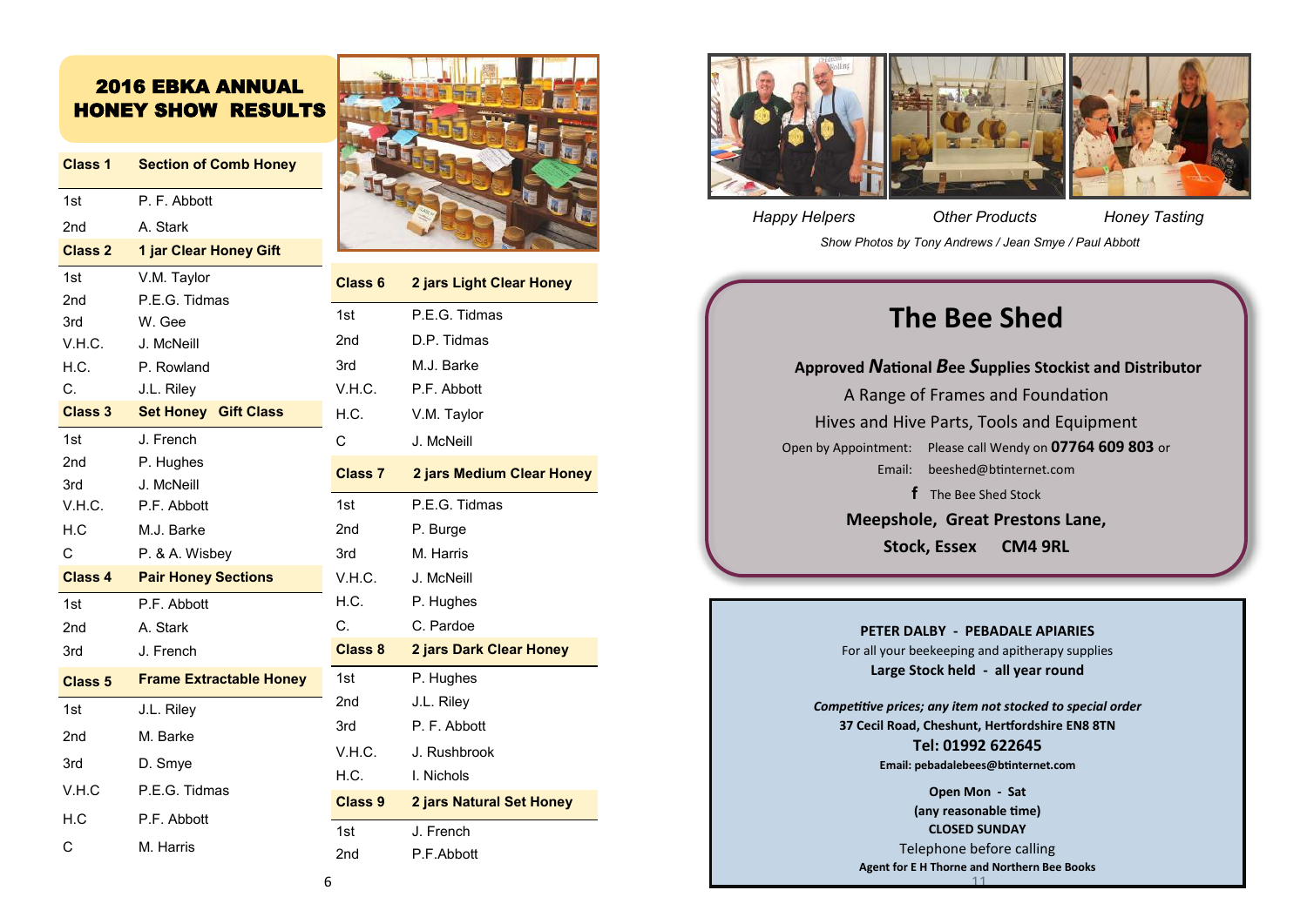| <b>Class</b><br>39       | 12 jars Set Honey for Sale                               | <b>Class</b><br>46 | <b>Honey Label</b>              |
|--------------------------|----------------------------------------------------------|--------------------|---------------------------------|
| 2nd                      | M.J.Barke                                                | 1st                | N. Holmes                       |
| 3rd                      | P.F.Abbott                                               | 2 <sub>nd</sub>    | M.J. Barke                      |
| <b>Class</b><br>40       | <b>Junior Photograph</b>                                 | 3rd<br>V.H.C.      | S. Haley<br>M. Wilson           |
| 1st                      | H. Hallows                                               | H.C.               | P.F. Abbott                     |
| 2nd                      | J. Hallows                                               | C.                 | J. McNeill                      |
| 3rd                      | L. Harris                                                | <b>Class</b>       | <b>Pair of Coloured Candles</b> |
| V.H.C                    | S. Collins                                               | 47                 |                                 |
| H.C                      | A. Collins                                               | 1st                | C. Pardoe                       |
| <b>Class</b><br>41       | <b>Photograph</b>                                        | <b>Class</b><br>50 | <b>Vase of Flowers</b>          |
| 1st                      | P. Hughes                                                | 1st                | S. Andrews                      |
| 2nd                      | Z. Bridges                                               | 2nd                | P. Hughes                       |
| 3rd                      | J. French                                                | 3rd                | V. Jepps                        |
| V.H.C.                   | C. Mayes                                                 | V.H.C.             | S. Haley                        |
| H.C.                     | I. Nichols                                               | H.C.               | J. Wells                        |
| C.<br><b>Class</b><br>42 | D. Burge<br><b>One Bottle of Sweet</b><br><b>Melomel</b> |                    |                                 |
| 1st                      | P.E. Davidson                                            |                    |                                 |
| 2 <sub>nd</sub>          | D. McCorkindale                                          |                    |                                 |
| 3rd                      | R. Alabone                                               |                    |                                 |
| V.H.C.                   | J.McNeill                                                |                    |                                 |
| H.C                      | M.J. Barke                                               |                    |                                 |
| <b>Class</b><br>43       | <b>One Bottle of Dry Melomel</b>                         |                    |                                 |
| 1st                      | M.J.Barke                                                | <b>Class</b>       | <b>Divisional Garden</b>        |
| <b>Class</b><br>44       | <b>One Bottle of Sweet Metheglin</b>                     | 51<br>1st          | Dengie 100 & Maldon             |
| 2 <sub>nd</sub>          | M.J.Barke                                                | 2 <sub>nd</sub>    | Southend                        |
| V.H.C                    | D. McCorkindale                                          | 3rd                | Romford                         |
| <b>Class</b><br>45       | <b>One Bottle of Dry Metheglin</b>                       | V.H.C              | Chelmsford                      |
| 2nd                      | M.J. Barke                                               | H.C                | <b>Braintree</b>                |

| <b>Class 10</b> | 2 jars Soft Set               | V.H.C.          | P.F. Abbott                                          |
|-----------------|-------------------------------|-----------------|------------------------------------------------------|
| 1st             | J.French                      | H.C             | J. Rushbrook                                         |
| 2nd             | W. Gee                        | $C_{\cdot}$     | M. J. Barke                                          |
| 3rd             | J.McNeill                     | Class 14        | <b>Bottle of Sweet Mead</b>                          |
|                 |                               | 1st             | P.F.Abbott                                           |
| V.H.C.          | V. M. Taylor                  | 2nd             | <b>J.McNeill</b>                                     |
|                 |                               | 3rd             | M.J.Barke                                            |
|                 |                               | V.H.C.          | C. Pardoe                                            |
|                 |                               | H.C.            | P.E. Davidson                                        |
|                 | INE                           | Class 15        | <b>Bottle of Dry Mead</b>                            |
| <b>FINEST</b>   |                               | 1st             | J. McNeill                                           |
|                 |                               | 2nd             | M.J.Barke                                            |
| COMB HONEY      |                               | 3rd             | C. Pardoe                                            |
|                 |                               | V.H.C.          | S.J. Vickery                                         |
| <b>Class</b>    | <b>Container Cut comb</b>     | H.C             | J.L. Riley                                           |
| 11A             | <b>Not Set</b>                | C               | P.F. Abbott                                          |
| 1st             | J.French                      | Class 16        | 2 jars light Honey - less<br>than 5 years beekeeping |
| 2nd             | P. & A. Wisbey                | 2 <sub>nd</sub> |                                                      |
| 3rd             | P.F. Abbott                   |                 | V. Jepps<br>D. McCorkindale                          |
| <b>Class</b>    | <b>Container Cut comb Set</b> | 3rd             |                                                      |
| 11B             |                               | Class 17        | 2 jars light Honey - less<br>than 5 years beekeeping |
| 1st             | J.French                      | 1st             |                                                      |
| <b>Class 12</b> | 2 jars Chunk Honey            |                 | P. Hughes                                            |
| 1st             | J.French                      | 2nd             | P. N. Saunders                                       |
| 2nd             | C. Pardoe                     | 3rd             | J. M. Pratt                                          |
| V.H.C           | P.F. Abbott                   | Class 18        | 2 jars Dark Honey Less<br>than 5 years beekeeping    |
| <b>Class 13</b> | Cake of Beeswax 425-482g      | 1st             | P. Hughes                                            |
| 1st             | V. M. Taylor                  | 2nd             | <b>B.</b> Greenland                                  |
| 2nd             | M. Harris                     |                 |                                                      |
| 3rd             | C. Pardoe                     | 3rd             | D. McCorkindale                                      |